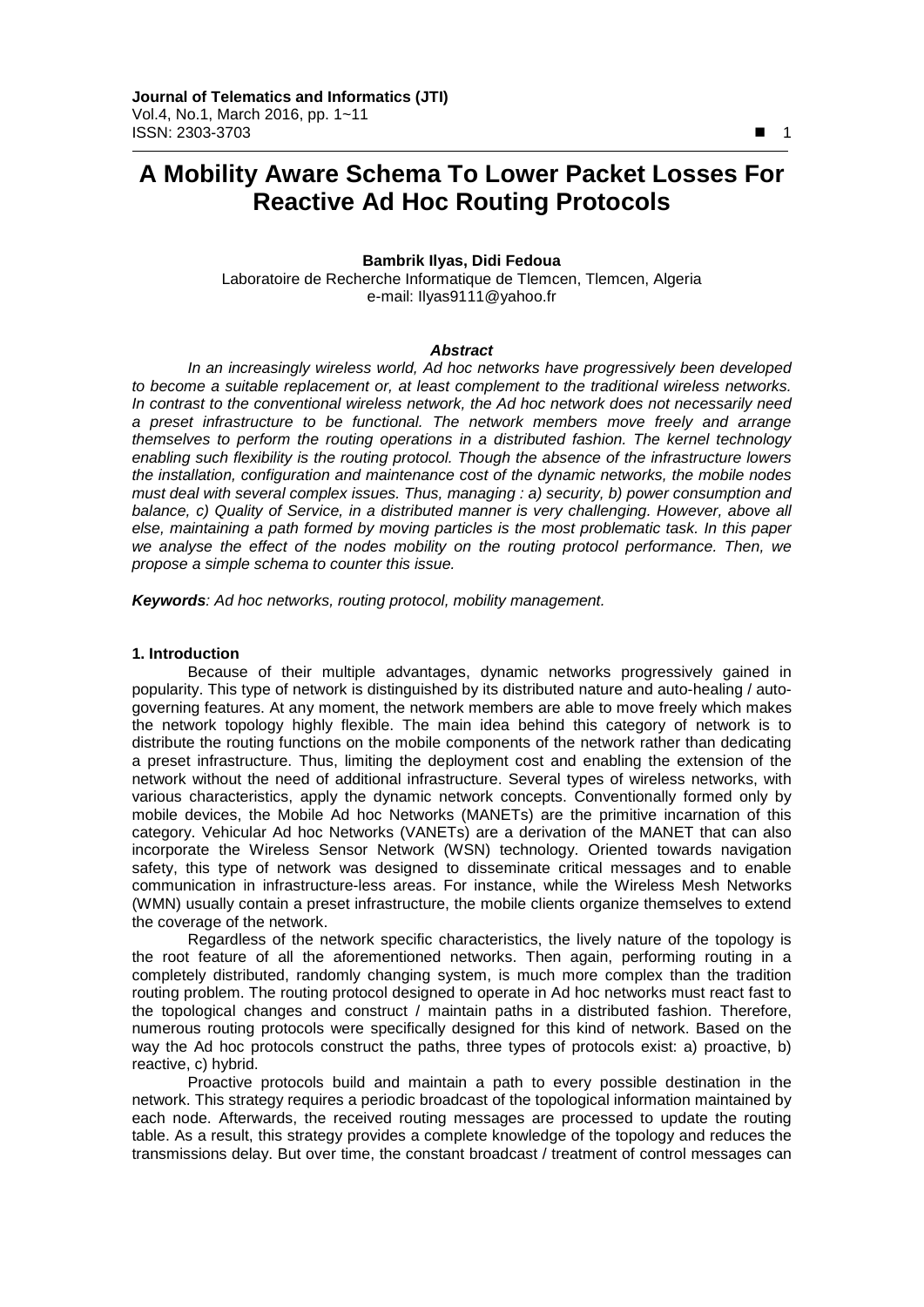consume a considerable piece of the mobile hosts resources. On the other hand, reactive protocols waist less resources on routing operations by creating a path on request only. This strategy is based on a request / wait for reply cycle and doesn't require a periodic advertisement of the global topological information. Typically, during the construction of a path, the intermediate nodes forward the transmission request once only until the destination is found. After that, the destination generates a reply and sends it through the discovered path. Although this method reduces the overhead, the path construction process forces the source to wait until a path towards the destination is established which increases the transmission delay. Besides, with the absence of routing information exchange, the source is unable to find a better path unless the active one breaks.

Hybrid protocols combine the reactive and proactive methods. Usually, the proactive method is used to collect the routing information about the neighbourhood. Then, the reactive method is launched when a path to a remote destination is required. However, this type of protocol inherits partially the reactive protocols defects and doesn't necessarily produce the shortest path since the search for the destination is zone driven. Some protocols structure the topology in a form of multiple clusters / groups where each cluster, has one representative, in charge of routing, called Cluster Head (CH). Secondly, the nodes that belong to more than one cluster are used for communication between clusters and are called Gateways (GW). As a result, the hierarchical organization minimizes the routing operations performed by the cluster members since the routing functions are managed by the CHs and GWs only. Still, the downside is that the concentration of data flows on the CH / GW can lower the network performance. Eventually, this can also cause the depletion of the CH / GW energy.

In the last few years numerous routing algorithms have been developed to solve specific issues such as the network survivability / energy management [1-3], security related issues [4-6] and QoS insurance [7-9]. However, the most complex issue that all the protocols tailored for dynamic networks must be adapted to, is the random mobility of the nodes. Thus, improving the stability of the paths has attracted numerous contributions [10,11]. In this paper, we discuss how this problem is countered in the reactive protocols. We explain why the efficiency of the proposed strategies are situational. Then, we propose a method to lessen the negative effects of the nodes mobility on the reactive routing protocols performance. This paper is structured as follows: In Section II, the classical reactive protocols are discussed then, some of the most recent contributions addressing the mobility issue are explained. In Section III, we illustrate the effect of the mobility on three vastly extended reactive protocols. In Section IV, we explain the disadvantages of the previous proposed solutions that are based on mobility history during the path discovery process, before proposing an algorithm that can predict path failure to circumvent its negative effect. Finally, Section V concludes this paper.

#### **2. Related Work**

Recently, most of the proposed routing protocols for MANET and VANET are reactive protocols. In contrast to the exponential overhead / complexity of the proactive protocols, especially in large networks, the reactive protocols are much simpler to execute. Hence, leaving room for the designers to implement additional methods and upgrade the performance in a given aspect. Ad hoc On demand Distance Vector [12] (AODV) is one of the primal reactive protocols. Founded on the same principles of Destination Sequenced Distance Vector [13] (DSDV) to select the freshest path, which is the destination sequence number, this protocol applies a request / wait for reply cycle to build a path. When a path is required to a given destination, the search is initiated by the broadcast of a Route Request (RREQ). After receiving a RREQ, the intermediate node creates a reversed path to the source and the RREQ is forwarded only once (by each intermediate node) until the destination is reached or a node that has a recent path is attained. After that, a Route Replay (RREP) is forwarded towards the source to establish the transmission path.

The main disadvantage of AODV is its inadaptability to the frequent topological changes. When the nodes movement affects the transmission path, first, the source is informed about the path rupture, then the search for the destination is restarted from the beginning. As a result, the network members' movement can heavily influence the transmission delay and overhead. An extended version of this protocol proposed in [14] incorporate a local route repair method. This mechanism can reduce the transmission delay caused by disconnections

 $2$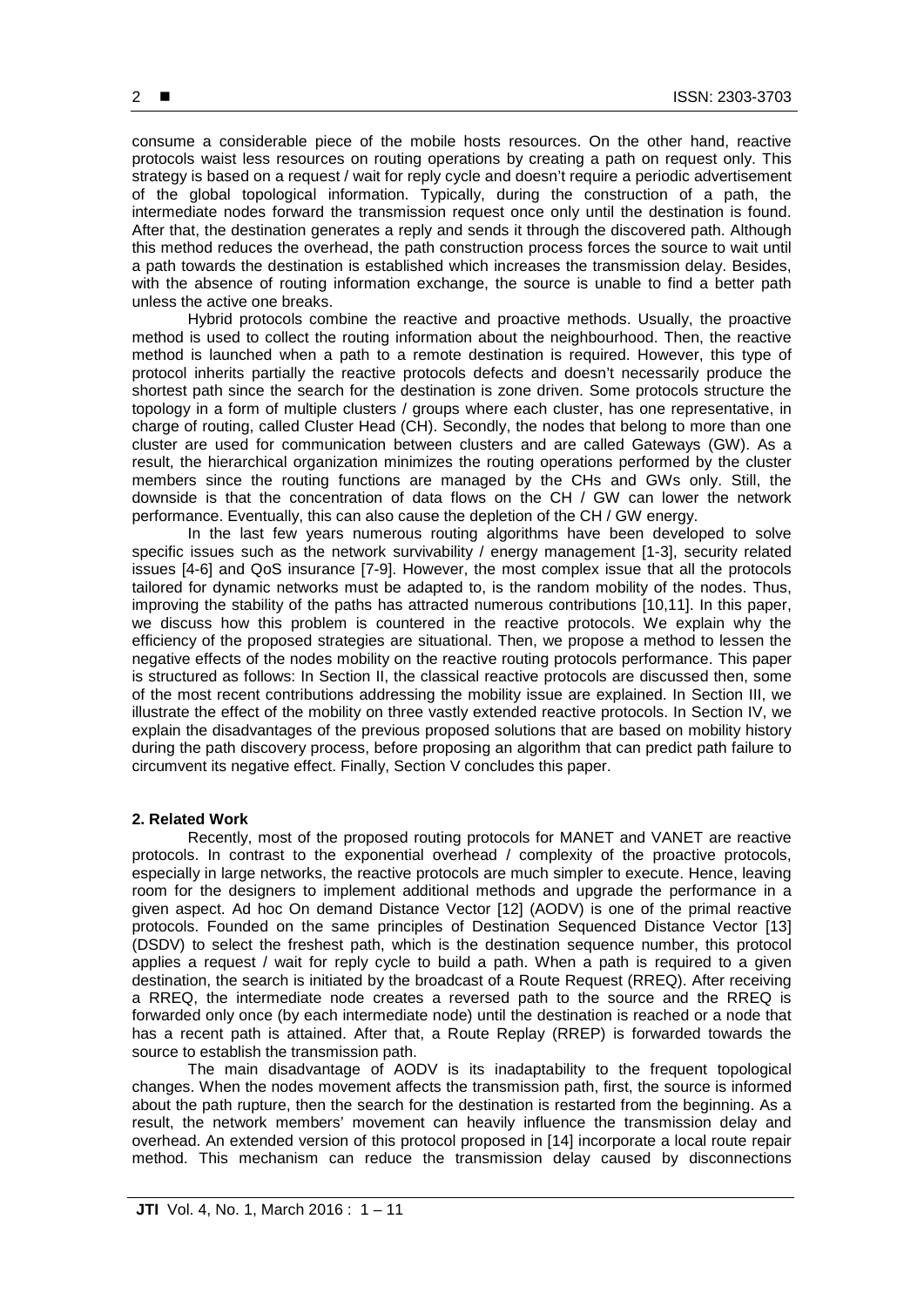especially when the nodes are moving slowly or at a medium speed. Most importantly, when the local route recovery is successful, the cost to repair the paths is usually lowered in terms of overhead.

Instead of memorizing the path in the intermediate nodes, Dynamic Source Routing [15] (DSR) includes all the routing directives in RREQ / RREP and data messages. When a path disconnection is detected, this protocol apply a packet salvaging method to reroute packets towards the destination. Though this protocol generate a large overhead, it mitigate the routing operations and eliminate the need to memorize the routing decisions. Plus, knowing the integrity of the path is a significant advantage especially for security insurance purposes. Which is why numerous security oriented routing algorithms are based on DSR [16-18].

To improve the resiliency against route failures, Ad hoc On demand Multi-path Distance Vector [19] (AOMDV) and Temporally Ordered Routing Algorithm [20] (TORA) build / uphold multiple paths towards the same destination. While applying AOMDV, during a path construction towards a single destination, a node accepts RREQs received from different links. Hence, resulting into the creation of disjoint reversed paths leading to the source. Afterwards, once the destination is located, the RREPs are forwarded to the source via the disjoint paths and all the unearthed paths are memorized although only one is used. Rather than restarting the search for the destination like AODV, AOMDV activates one of the alternative paths in case of a disconnection.

The first protocol to incorporate a mechanism to enhance the path stability is Associativity Based Routing [21] (ABR). To run this protocol, each node in the network attributes an associativity degree to its neighbours by counting the number of HELLO messages received. During the search for the destination, the associativity degree of the explored links are included in the request messages. Afterwards, when the destination is reached, the path with the highest associativity degree is selected. Also, this protocol includes a local path repair feature. Although the local path repair is rewarding when the nodes are moving at a medium / low pace, this method amplifies the transmission delay when it fails.

Location Aided Routing [22] (LAR) was specifically designed to diminish the effect of the nodes mobility on the network performance. While the location of the destination is forwarded regularly to the traffic source, this reactive protocol explores the existing geographical information about the destination (last known location, time elapsed since the last communication, speed and direction of movement) to near down the location where the destination might be found, in case of a path failure. First, the source calculates the relative distance that separates it from the destination and includes it in the request message. Subsequently, the intermediate node receiving the request message will rebroadcast it only if the current node is closer to the destination than the previous one. In order to enlarge the search area, the distance separating the destination from the source is augmented at the beginning of the process. This way, the probability of finding the destination is increased. Additionally, the frequency to broadcast routing packets depends on the node mobility. The faster a node moves, the more it announces its location. However, supposing that the next hop leading to the destination is the closest one to it (geographically), can be false. As a result, the path repair mechanism can falsely fail which leads to restarting the search for the destination and including all the network in the process. Additionally, building paths based on the geographical locations doesn't insure the creation of the shortest path.

| Protocol    | <b>Advantages</b>                                                                                                                                                         | <b>Inconveniences</b>                                                                                                                                                                            |
|-------------|---------------------------------------------------------------------------------------------------------------------------------------------------------------------------|--------------------------------------------------------------------------------------------------------------------------------------------------------------------------------------------------|
| <b>AODV</b> | • Avoids routing loops by the use of<br>the destination sequence number.<br>• Low complexity.                                                                             | • When a path in current use is<br>broken, the source is forced to<br>the<br>search<br>the<br>restart<br>for<br>destination from the<br>beginning,<br>which increases the transmission<br>delay. |
| <b>DSR</b>  | • Avoids routing loops by including<br>the entire path in the data<br>messages and route request /<br>reply.<br>• Requires less storage capacity /<br>routing operations. | • Generates a high overhead.                                                                                                                                                                     |

Table 1. Comparison between the reactive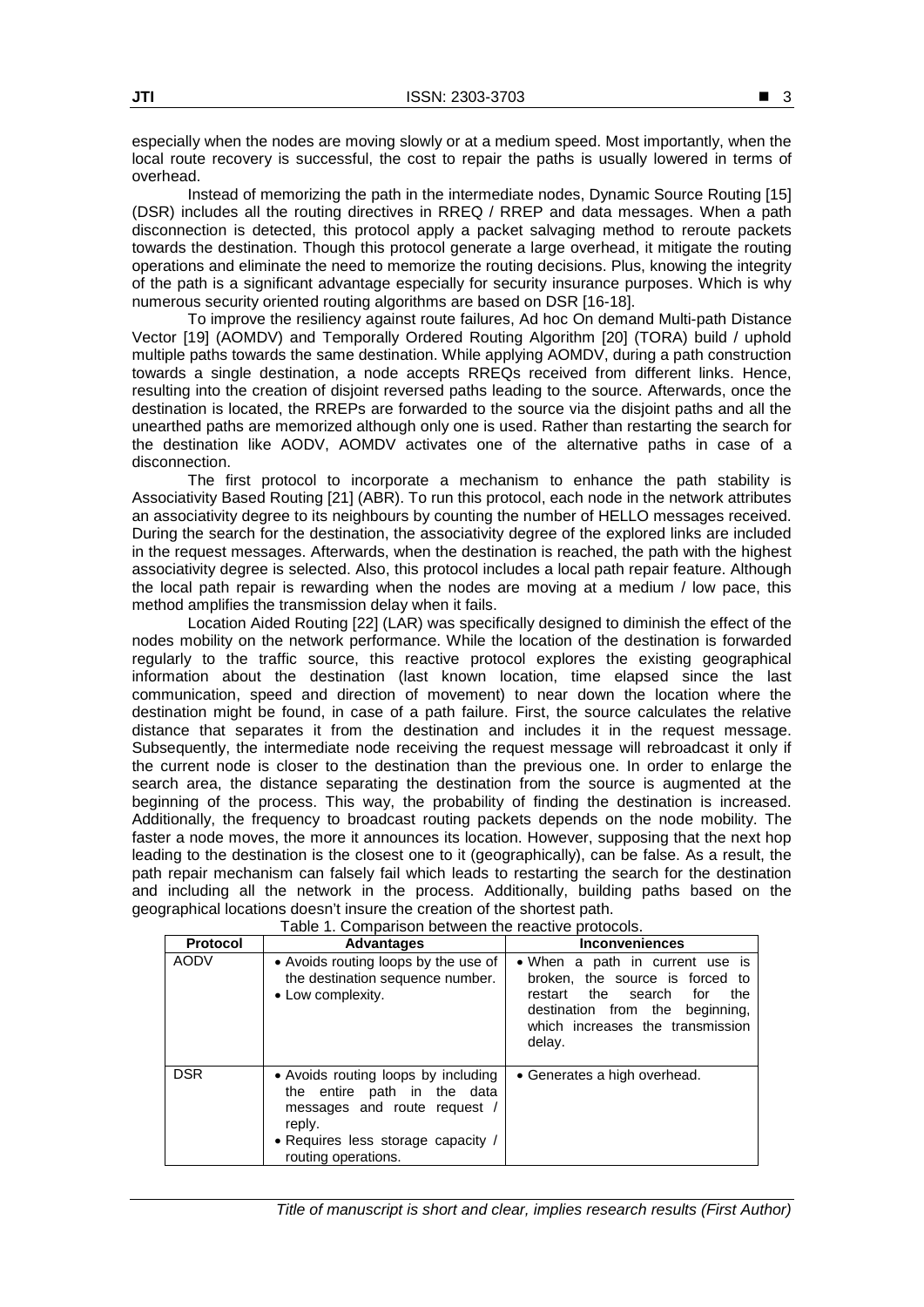| AOMDV/<br>TORA | • Creates multiple paths to the<br>same destination for a better<br>adaptability to the<br>topology<br>changes.<br>• Lowering the overhead caused by<br>path failures.  | alternative<br>$\bullet$ Maintaining<br>paths<br>requires extra processing.                                                                                                                                                                                                                                                                                  |
|----------------|-------------------------------------------------------------------------------------------------------------------------------------------------------------------------|--------------------------------------------------------------------------------------------------------------------------------------------------------------------------------------------------------------------------------------------------------------------------------------------------------------------------------------------------------------|
| ABR            | • Creates paths through the nodes<br>that have a low sate of mobility.<br>• Applies a local repair mechanism<br>to reduce the transmission delay.                       | • When the local repair process fails,<br>the transmission delay is increased.<br>• Local path repair does<br>not<br>necessarily produce the shortest<br>path.                                                                                                                                                                                               |
| LAR            | the<br>$\bullet$ Through<br>οf<br>the<br>use<br>geographical information,<br>LAR.<br>minimizes the participants in the<br>path recovery and accelerates the<br>process. | $\bullet$ If<br>the next hop towards<br>the<br>destination is not the closest one to<br>(geographically), the<br>it.<br>path<br>recovery can fail falsely. This will<br>force the source to restart the<br>search in the entire network.<br>• Path construction based on the<br>geographical locations does not<br>necessarily produce the shortest<br>path. |

Commonly, the recent protocols designed to promote path stability, are reactive or hierarchical protocols that estimate the relative mobility. During path discovery, the maximum mobility state of the intermediate nodes is forwarded to the source. This metric can be derived in various ways based on: a) Hello messages count, b) Geographical coordinates, c) signal strength, d) Link Expiration Time [23] (LET). Subsequently, the path offering the lowest mobility state, is used. Founded on this approach, Adaptive Mobility aware AODV [24] (AMAODV) is a multi constraint protocol that favours paths with high stability. This protocol simply forwards the collected metrics about the discovered paths and, the one with highest score, is chosen. For similar purposes, the protocol proposed in [25] relies on a fuzzy mobility value to promote long lived clusters in order to improve path stability. Furthermore, Speed Aware Routing Protocol [26] (SARP) reduces the probability of path failure by eliminating the nodes with a high speed of movement from the transmission path.

To estimate the durability of a link, several protocols are based on the LET metric. For a link between two nodes within range of each other, this metric is derived from: a) the speed and direction of movement of both nodes, b) distance. Power aware Multiple QoS constraints Routing Protocol with Mobility Prediction [27] (PMQRPMP) is one of the earliest protocols applying this concept. Similarly, BAT-AOMDV [28] is a multi objective protocol, inspired from the BAT meta heuristic [29], that estimate the link availability. Another aspect that can influence path stability is the power level of the intermediate nodes. Hence, the remaining energy of the nodes was combined with the relative mobility in several methods to reinforce path stability. For instance, Mobility Adjustment Routing [30] (MAR) is a hierarchical protocol that combines both previous metrics to select the CH / GW. Then, during the reactive path discovery session, the minimum remaining energy and maximum mobility of the intermediate nodes are transported to the source. Consequently, avoiding the participation of nodes with low battery power in the new transmission. Likewise, based on Fuzzy Logic, the protocol designed in [31] combines the residual energy and relative mobility to compute a trust value for the intermediate nodes during path discovery. Afterwards, the path offering the highest trust value, is selected.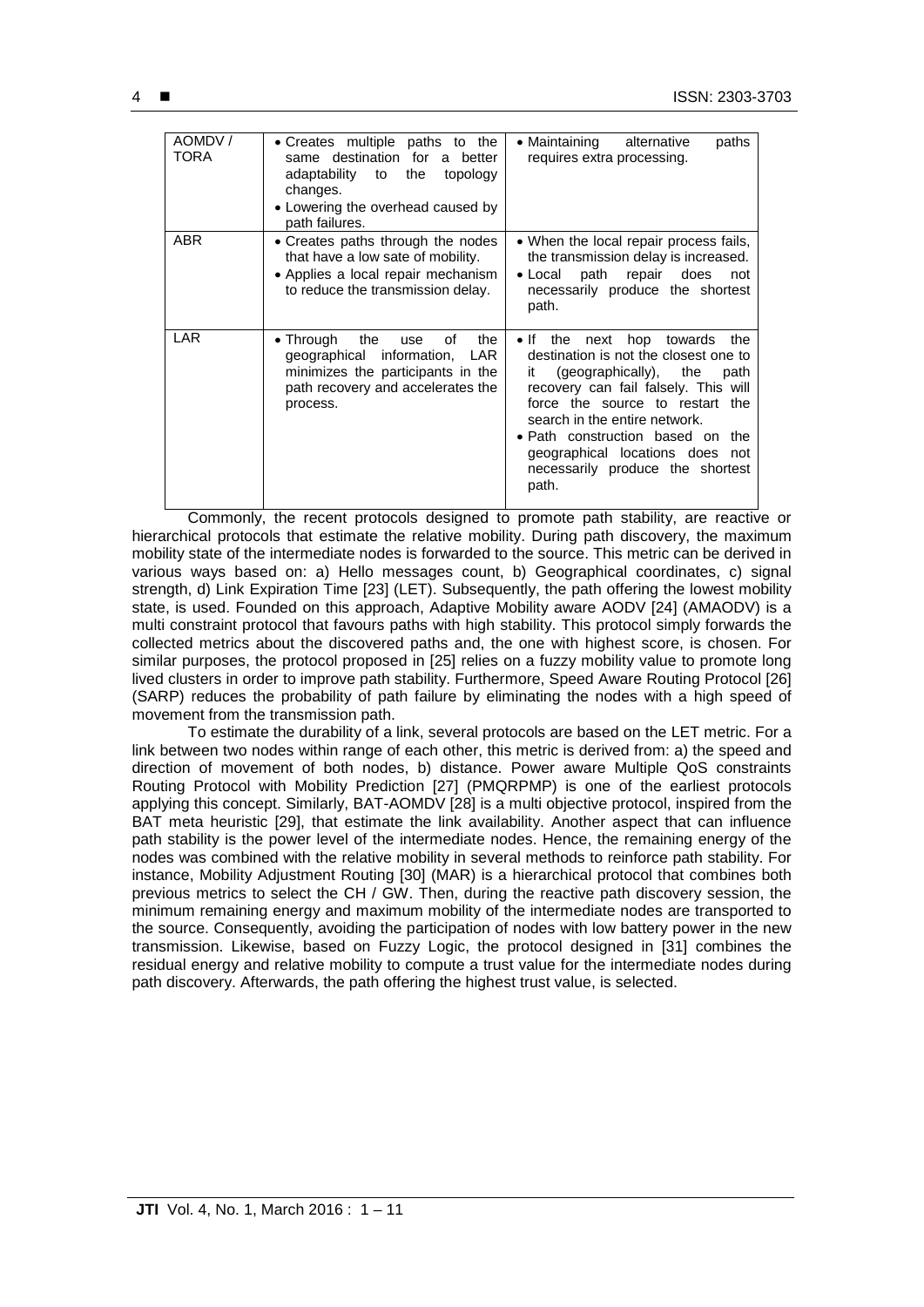ble 2. Simulation parameters.

# **3. Results and Analysis**

| rable 2. Simulation parameters. |                  |  |  |  |  |
|---------------------------------|------------------|--|--|--|--|
| <b>Network Size</b>             | 30               |  |  |  |  |
| <b>Transmission Range</b>       | 250 <sub>m</sub> |  |  |  |  |
| Connections                     | 10               |  |  |  |  |
| <b>Connections Type</b>         | <b>CBR</b>       |  |  |  |  |
| Max. Speed                      | $2m/s - 25m/s$   |  |  |  |  |
| Packet Rate                     | 6                |  |  |  |  |
| Packet Size                     | 512byte          |  |  |  |  |
| <b>Simulation Space</b>         | 1000m x 1000m    |  |  |  |  |
| Simulation Type                 | 200s             |  |  |  |  |

To compare how different routing protocols react to the nodes mobility, we ran a series of simulations with Network Simulator 2 [32] (NS2) where the nodes speed of movement is augmented progressively (Table 2). The three tested protocols implement different methods to adapt to the nodes mobility and path failures. First, when a path is broken, AODV restarts the search from the beginning. Secondly, AOMDV relies on alternative paths to avoid reinitiating path construction. And third, LAR [33] employs the latest known geographical information about the destination to avoid searching for it in the entire network. These three protocols were chosen because they are widely used to develop mobility aware algorithms.

Typically, the increase of the nodes movement speed leads to the elevation of the Packet Loss Ratio (PLR). As the nodes move rapidly, path failures are much more frequent. Consequently, the PLR of all the tested protocols is raised as shown in Figure 1. Nonetheless, the performances of the protocols are not affected equally. Though AOMDV activates one of the alternative paths in case of path failure, the increase of the nodes mobility eventually breaks the alternative paths as well. Thus, the failure of the alternative path amplifies the PLR while using AOMDV. On the other hand, once a path rupture is sensed, AODV launches the search for the destination immediately. As a result, this protocol re-establishes the connection and diminish packet losses. Like AODV, LAR restarts the search for the destination when a path breakdown is sensed. However, only the nodes closer to the destination participate in the path recovery process. Though this strategy is efficient at low / medium speed, the possibility of recovery failure augment with the increase of the nodes movement speed. Hence, forcing the source to restart the search for the destination while including all the network in the second attempt. As a result, expanding the PLR as well.



Same, as disconnections are more recurring due to the increase of the nodes mobility, all reactive protocols must revive the connection between the source and destination. Accordingly, the normalized overhead of all the tested protocols is increased as shown in Figure 2. While running AODV, a path failure generates a RREQ storm to relocate the destination.

■ 5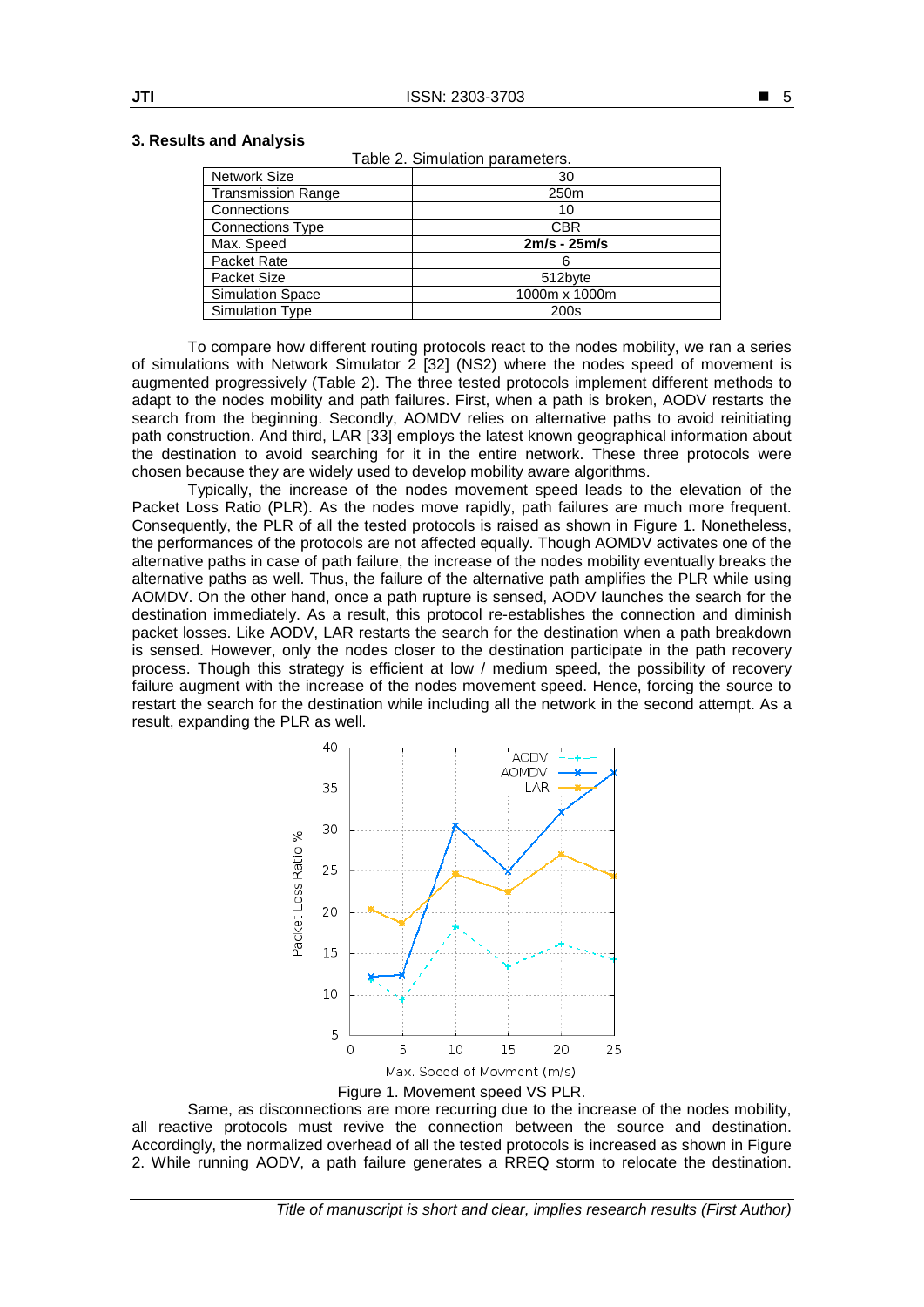Though LAR searches for the destination in a restricted area, the location of the destination is forwarded frequently towards the source in order to update the location table. Consequently, increasing the overhead of this protocol as well. By using alternative paths instead, AOMDV is the least affected protocol. Respectively with the resulting overhead, AODV processes the highest number of routing packets as shown in Figure 3. On the other hand, LAR treats less routing packets than AOMDV. While running AOMDV, maintaining alternative paths introduces additional processing by the intermediate nodes forming the alternative paths. Conversely, LAR processes less routing packets. Though this protocol announces the location of the destination frequently, only the nodes forming the transmission path process the corresponding packets. Afterwards, during path recovery, LAR avoids generating a RREQ storm by nearing down the area where the destination can be located.



Figure 3. Movement speed VS Routing packets processed. Particularly, the increase of the nodes mobility augment the end to end delay of AODV as illustrated in Figure 4. In case of path failure, AOMDV instantly activates an alternative path to reach the destination and LAR accelerates the search for the destination through the use of the geographical information. Thus, when the methods applied by these two protocols are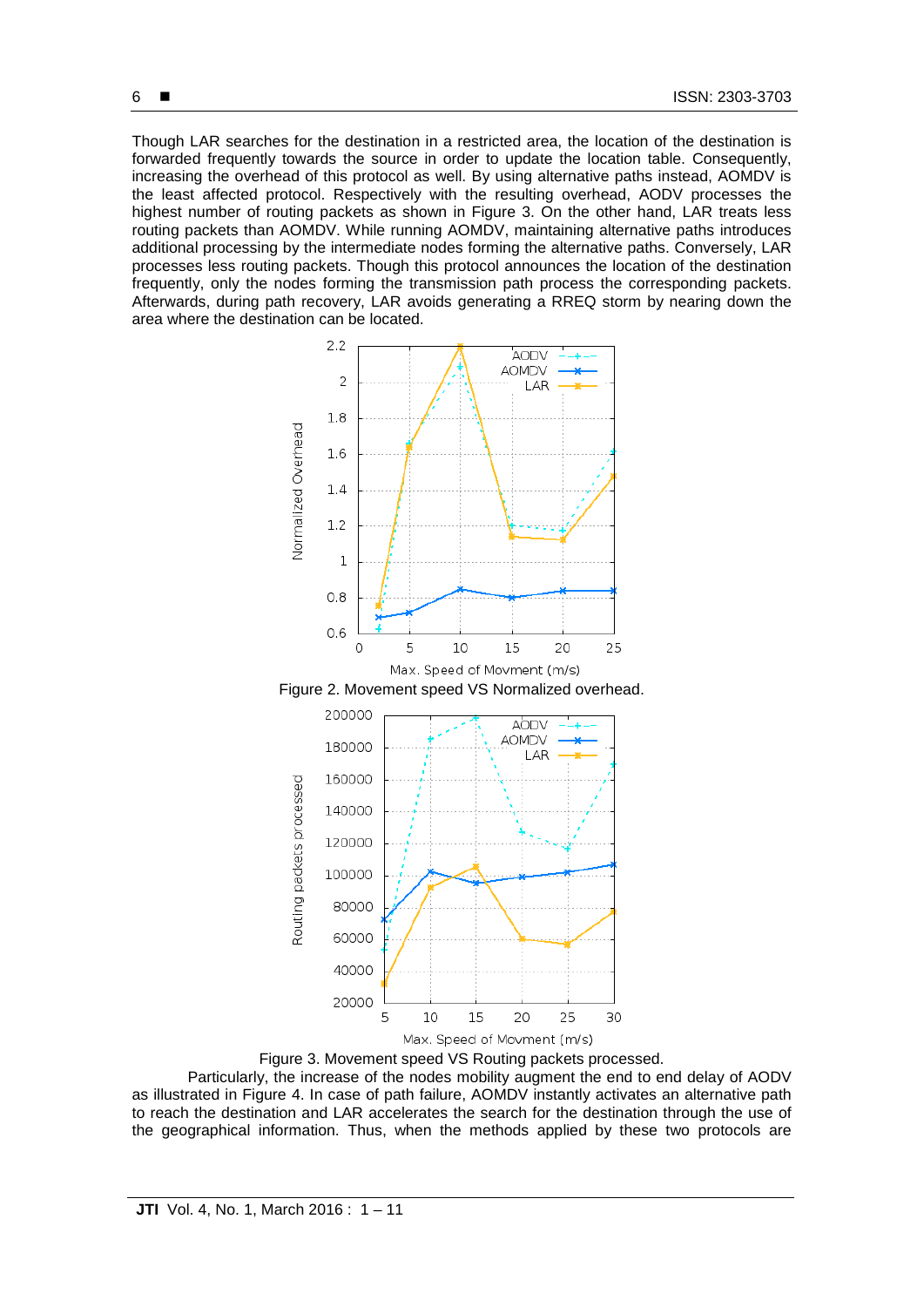successful, the connection is resurrected quickly by comparison with the traditional method applied by AODV. Table 3 summarizes the effects of the nodes mobility on the tested protocols.



Figure 4. Movement speed VS Average end to end delay. Table 3. The negative mobility effect on the tested protocols.

| <b>Protocol</b> | <b>PLR</b> | Overhead | <b>Delay</b> |
|-----------------|------------|----------|--------------|
| AODV            | _OW        | Hiah     | Hiah         |
| <b>AOMDV</b>    | Hiah       | LOW.     | <b>LOW</b>   |
| AR              | Medium     | Medium   | ∟ow          |

#### **4. Proposition**

Though many protocols have been proposed to react better to path failures, most of the proposed algorithms are based on the nodes mobility history. This approach improve somewhat the probability of creating a stable path but in a realistic scenario where the nodes can randomly change their direction  $\tilde{I}$  speed of movement, this method does not offer much guarantee especially in teams of Packet Delivery Ratio (PDR). The approach that we propose in this paper is meant to anticipate a possible path failure to alarm the source node beforehand. As a result the source either rebuild a path, attempt a local repair or selects an alternative path.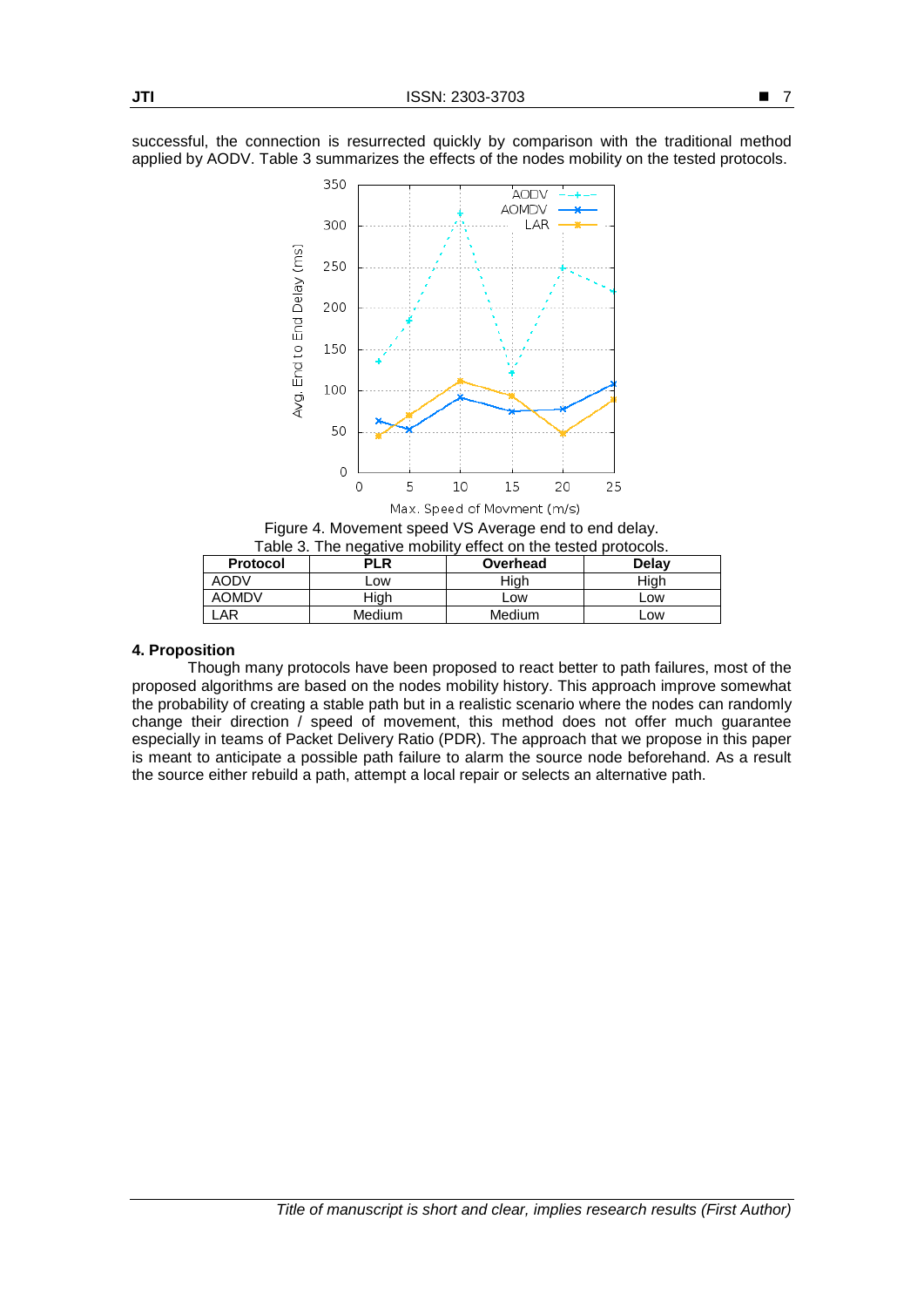

Figure 5. Path failure prediction through signal strength measurement.

The approach that we propose can be implemented as an extension of AODV or AOMDV. First, after that the primal routing approach is applied to search for the destination (AODV / AOMDV), regardless of the path quality metric, the Minimum Signal Strength (MSS) of each discovered path is collected and registered at the source. Afterwards, through the periodic HELLO messages broadcast, the intermediate nodes of the active and alternative paths alike, measure the signal strength of the downstream nodes to detect the decline of signal strength (i.e. Figure 5). Eventually, an intermediate node that detects that a downstream node has moved beyond the Critical Threshold (CT) warns the source about the possibility of a link failure. As a result, the source can choose to launch a path recovery or select a substitute path with a solid remaining MSS. Reasonably, this method introduces additional processing / control overhead. However, the slight raise of the overhead comes with a possibly significant profit in PDR. Particularly, in the case of AOMDV, the alternative paths are better managed and the probability of using a deteriorating backup route, is narrowed .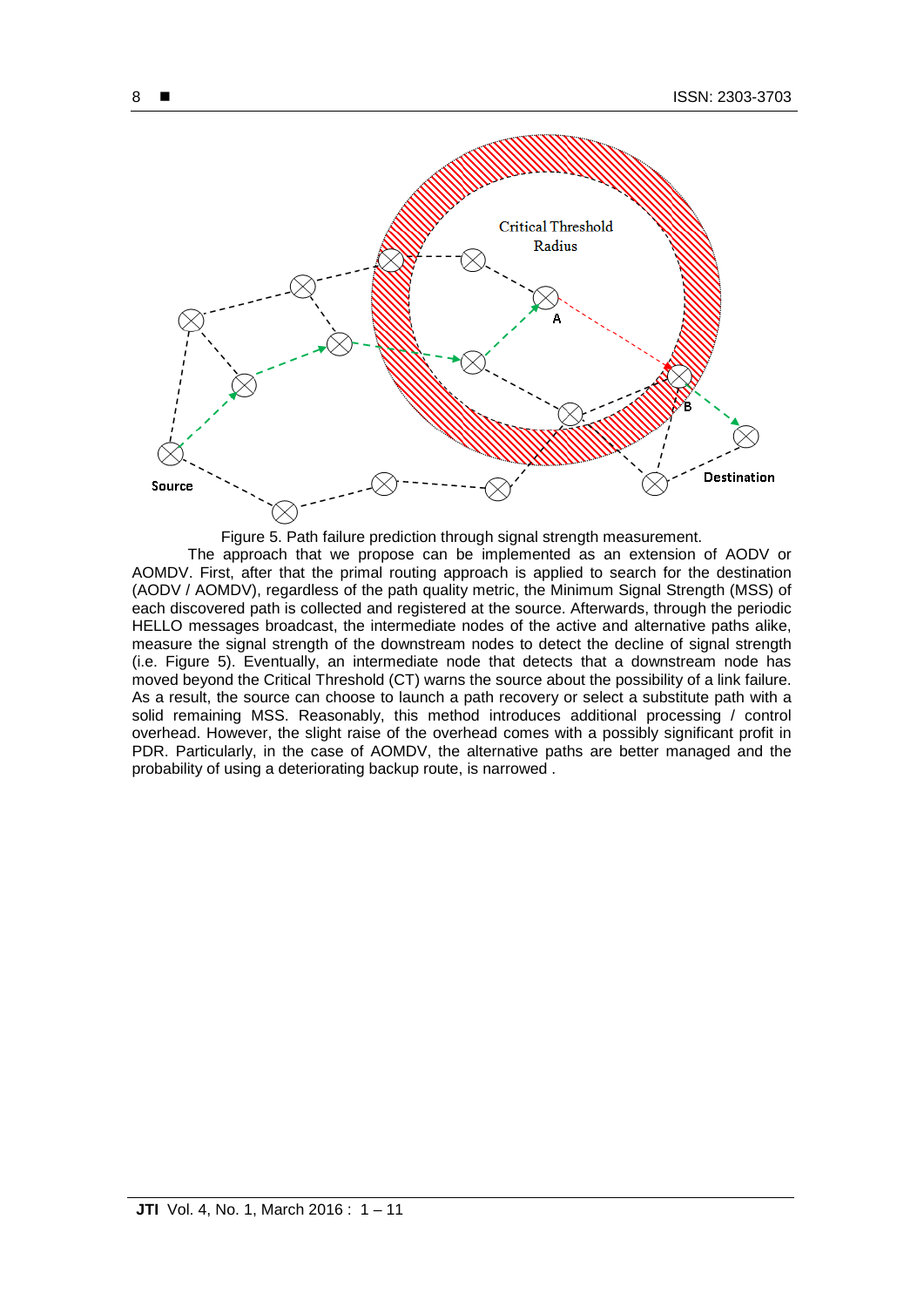```
■ 9
```

```
1 \Box void Processing Received Routing Message (Routing Message Received RM) {
 \overline{\mathbf{c}}NodeID GeneratorIP=Received RM.GeneratorIP();
 3
       Neighbour Info Gen Neighbour=NeighbourhoodTable.getNeighbourInfo(GeneratorIP);
 \overline{4}boolean Direction;
 \overline{5}Signal Strength=Received RM. ReceivingSignalStrength();
 6
       if (Gen Neighbour==null) {
 \overline{\mathbf{z}}Gen Neighbour=new Neighbour Info (GeneratorIP, Signal Strength, true);
 ^{\rm 8}NeighbourhoodTable.addNewNeighbour(Gen Neighbour);
            return ; // If it's a new neighbour, the process is halted
 \overline{9}10\rightarrow11else12Direction= (Signal Strength-Gen Neighbour.PreviousSignalStrength())>=0;
            /* Direction = true \le the two nodes are moving towards each other
13* Direction = false <=> the two nodes are moving away*/
14NeighbourhoodTable.updateInfo(GeneratorIP, Signal Strength, Direction);
1.51617if((\text{Critical\_Threshold} > \text{Signal\_Strongth}) \& (!Direction)) (
            /* If the link signal strength with the neighbour deteriorate past the
18
             * Critical Threshold, a warning message is sent to the corresponding
19* sources */20
            Vector Destination List=new Vector();
21
22Destination List
23
                .addAll(RoutingTable.isNextHopInActivePath(GeneratorIP));
24
            Destination List
                .addAll(RoutingTable.isNextHopInAlternativePath(GeneratorIP));
25
            /* Destination List is the list of transmissions that the corresponding
26
             * neighbour is involved in.*/
27
            if (Destination List. isEmpty()) return;
28
            \frac{1}{x} If the neighbour is not involved in any tramissions, the process is
29
             * halted */30
           NodeID Destination;
31for (int i=0;i<Destination List.size(); i++){
32
                Destination=(NodeID)Destination List.elementAt(i);
33
34
                SendWarning(Destination, Signal Strength);
35
            \mathcal{Y}36
       \rightarrow37
```
Figure 6. Mobility aware algorithm to predict imminent path failures.

The algorithm presented in Figure 6 shows how the received Hello messages are processed to apply the proposed method. Based on the variation of the signal strength, the algorithm detects when two nodes are moving away from each other. Subsequently, when the signal quality deteriorates past the defined CT, the sources are warned about the possible imminent link breakage. For simplicity sake, the algorithm that we propose here deals only with the possibility of link failure. It's possible to extend this method to administer the path discovery process. For instance, while applying AOMDV, instead of forwarding all the RREQs received from different links, packets received from links that are on the verge of failing are dropped accordingly. As a result, limiting the overhead / maintenance cost.

# **5. Conclusion**

In this paper, we propose a simple extension for a reactive protocol to alarm the source of the path failure possibility. Unlike other protocols that relies solely on the mobility history of the nodes during the discovery session, the proposed method can react when the mobility state of the nodes changes suddenly. Though this approach certainly introduces additional treatment and possibly increases marginally the overhead, its gain from a PDR perspective can be significant. This extension could be beneficial especially for AOMDV to avoid the usage of a failing backup path. In a future work, we aim to implement this method in a reactive protocol and analyze its effect on the resulting performance.

### **References**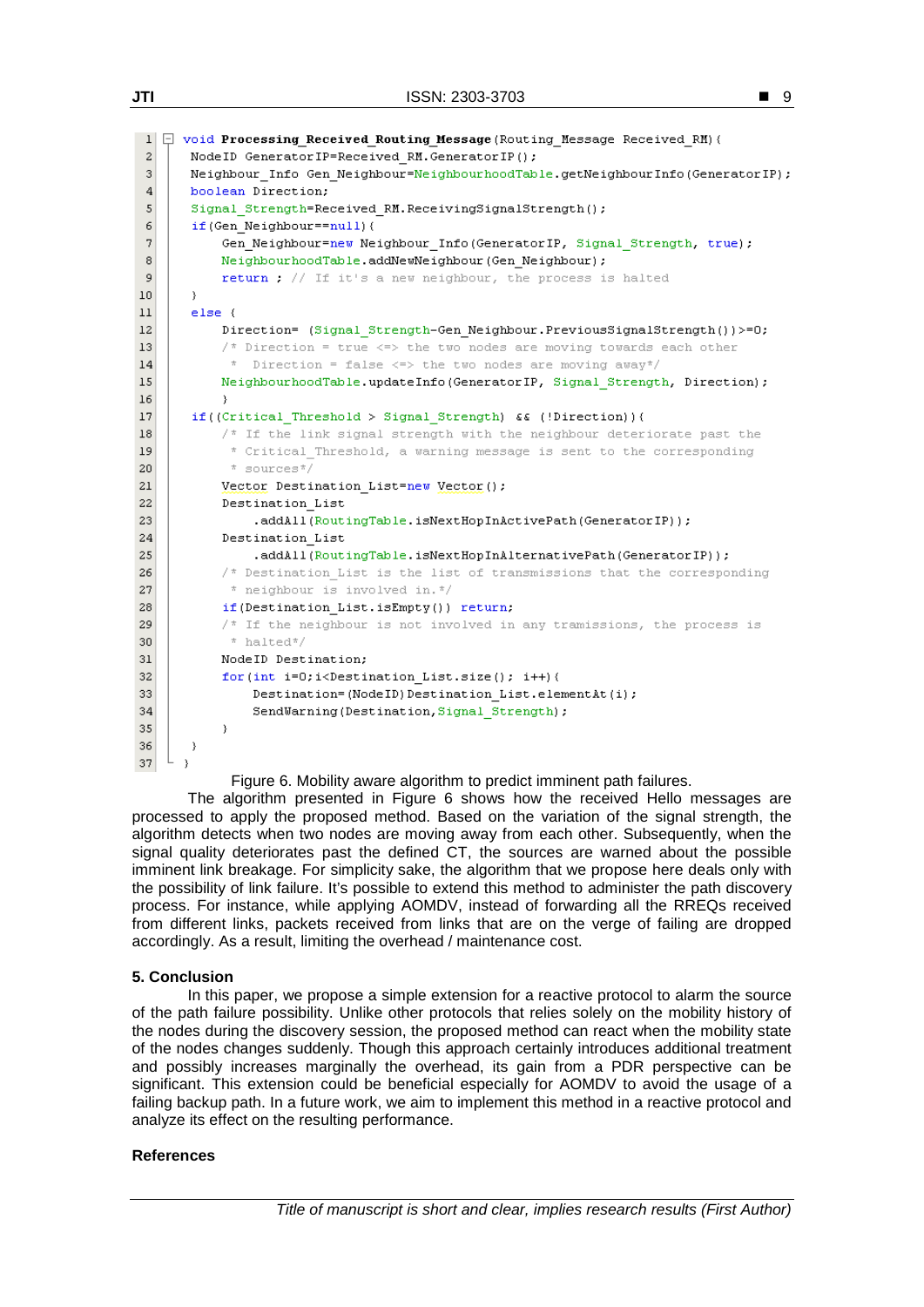- [1] Savitha KK, Chandrasekar C. An energy aware enhanced AODV routing protocol in MANET. *International Journal of Communication Networks and Distributed Systems*. 2013; 10(3): 233-242.
- [2] Sofiane Z, Soufiene D, John M. A fast, reliable and lightweight distributed dissemination protocol for safety messages in Urban Vehicular Networks. *Ad Hoc Networks*. 2014; 27: 26- 43.
- [3] Ramanna H, Attimarad GV, Prasad MNG. EASR: Graph based Framework for Energy Efficient Smart Routing in MANET using Availability Zones. *International Journal of Electrical and Computer Engineering*. 2015; 5(6): 1381-1395.
- [4] Djenouri D, Bouamama M, Mahmoud O. Blackhole resistant ENADAIR-based routing protocol for Mobile Ad hoc Networks. *International Journal of Security and Networks*. 2009; 4(4): 246-262.
- [5] Wang, X, Jing Y, Zetao L, Handong L. The energy efficient group key management protocol for strategic mobile scenario of MANETs. *EURASIP Journal on Wireless Communications and Networking*. 2014; 2014:161, doi:10.1186/1687-1499-2014-161.
- [6] Sumathi A, Sundaram BV. Evaluating An Authenticated Trust Based Adhoc On Demand Distance Vector For Malicious Nodes Isolation In MANET. *Journal of Computer Science*. 2014; 10(9): 1859-1864.
- [7] Sondi P, Gantsou D, Lecomte S. A multiple-metric QoS aware implementation of the optimised link state routing protocol. *International Journal of Communication Networks and Distributed Systems*. 2014; 12(4): 381-400.
- [8] Palaniappan S, Chellan K. Energy efficient stable routing using QoS monitoring agents in MANET. *EURASIP Journal on Wireless Communications and Networking*. 2015; 2015:13, doi: 10.1186/s13638-014-0234-9.
- [9] Alharbi, A., Al Dhalaan A., Al Rodhaan M.: A Q-Routing Protocol Using Self Aware Approach for Mobile Ad hoc Networks. *American Journal of Applied Sciences*. 2015; 12 (12): 1014-1022.
- [10] Akunuri, K, Guardiola I, Phillips A. Mobility and fast fading impact study on wireless ad hoc networks. *International Journal of Mobile Network Design and Innovation*. 2010; 3(3): 160- 168.
- [11] Ali M, Abdallah B. A survey of routing protocols based on link stability in mobile ad hoc networks. *Journal of Network and Computer Applications*. 2015; 47: 1-10.
- [12] Perkins CE, Belding RE, Das S. Ad hoc On Demand Distance Vector Routing. *RFC IETF Internet Draft*. 2003. https://www.rfc-editor.org/rfc/rfc3561.txt.
- [13] Perkins CE, Bhagwat P. *Highly dynamic destination sequenced distance vector routing for mobile computers*. Conference on Communications architectures, protocols and applications (SIGCOMM). London. 1994, 234–244.
- [14] Alshanyour M, Baroudi U. *Bypass AODV: Improving Performance of Ad Hoc On Demand Distance Vector (AODV) Routing protocol in wireless ad hoc networks*. 1st International conference on Ambient media and systems (AMBI-SYS). Quebec. 2008; doi : 10.4108/ICST.AMBISYS2008.2895.
- [15] Johnson D, Hu Y, Maltz D. The Dynamic Source Routing Protocol for Mobile Ad Hoc Networks for IPv4. *RFC IETF Internet Draft*. 2007. https://www.ietf.org/mailarchive/web/ietf-announce/current/msg03407.html.
- [16] Subathra P, Sivagurunathan S. Secure Route Discovery in DSR against Black Hole Attacks in Mobile Ad Hoc Networks. In: Debashis S, Varadharajan S. Next Generation Data Communication Technologies: Emerging Trends. 2012: 125-143.
- [17] Mohanapriya M, Krishnamurthi I. Modified DSR protocol for detection and removal of selective black hole attack in MANET. *Computers & Electrical Engineering*. 2014; 40(2): 530-538.
- [18] Jebadurai IJR, Rajsingh EB, Paulraj GJL. Enhanced dynamic source routing protocol for detection and prevention of sinkhole attack in mobile ad hoc networks. International Journal of Network Science. 2016: 1(1): 63-79.
- [19] Marina MK, Das RS. Ad hoc On demand Multipath Distance Vector routing. *Wireless Communications And Mobile Computing*. 2006; 6(7): 969-988.
- [20] Park VD, Corson MS. *A highly adaptive distributed routing algorithm for mobile wireless networks*. Sixteenth Annual Joint Conference of the IEEE Computer and Communications Societies; Driving the Information Revolution (INFCOM). Kobe. 1997; 3: 1405-1413.